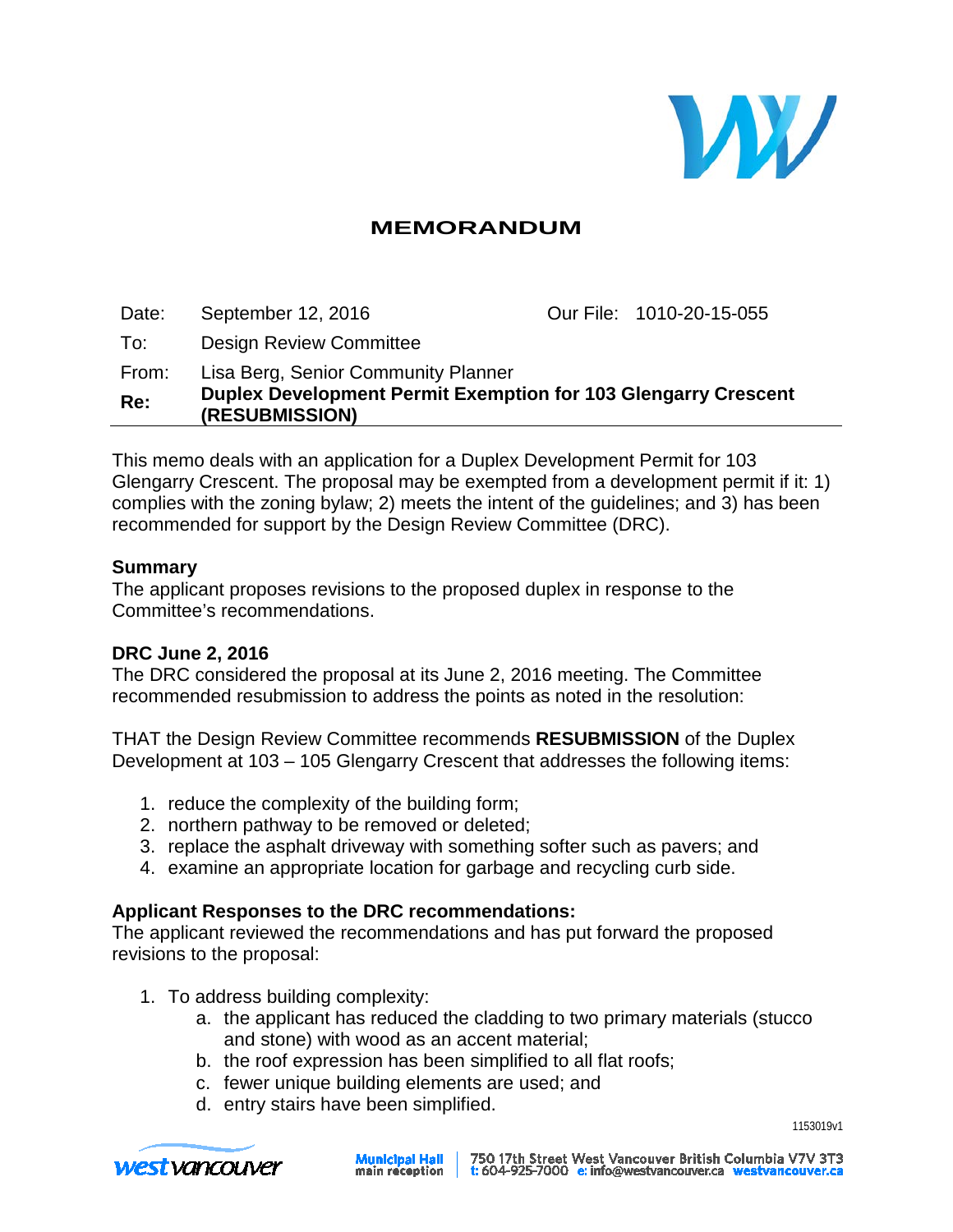- 2. The applicant has removed both pathways.
- 3. The asphalt driveway has been replaced with pavers constrained within 12" concrete bands.
- 4. Concrete pads have been provided on either side of the driveway to facilitate curb-side garbage and recycling collection.

### **Items to Address:**

1. How well has the applicant responded to the recommendations of the DRC?

### Attachments:

- A. Context Map
- B. Revised Project Profile
- C. Revised Development Proposal (September 2016 edition)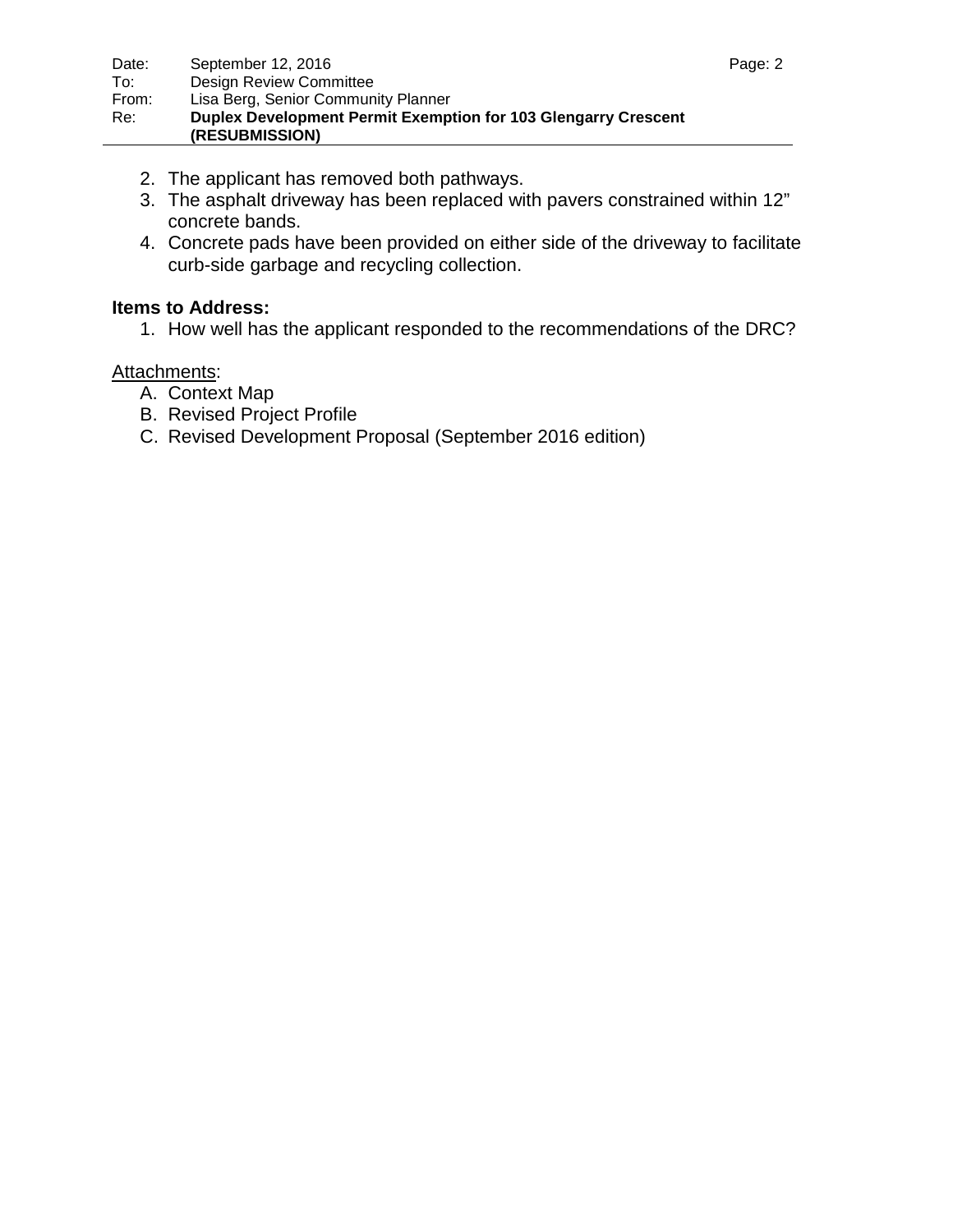## **Attachment 'A' - Context Map**





**Municipal Hall**<br>main reception

750 17th Street West Vancouver British Columbia V7V 3T3<br>t: 604-925-7000 e: info@westvancouver.ca westvancouver.ca

1153019v1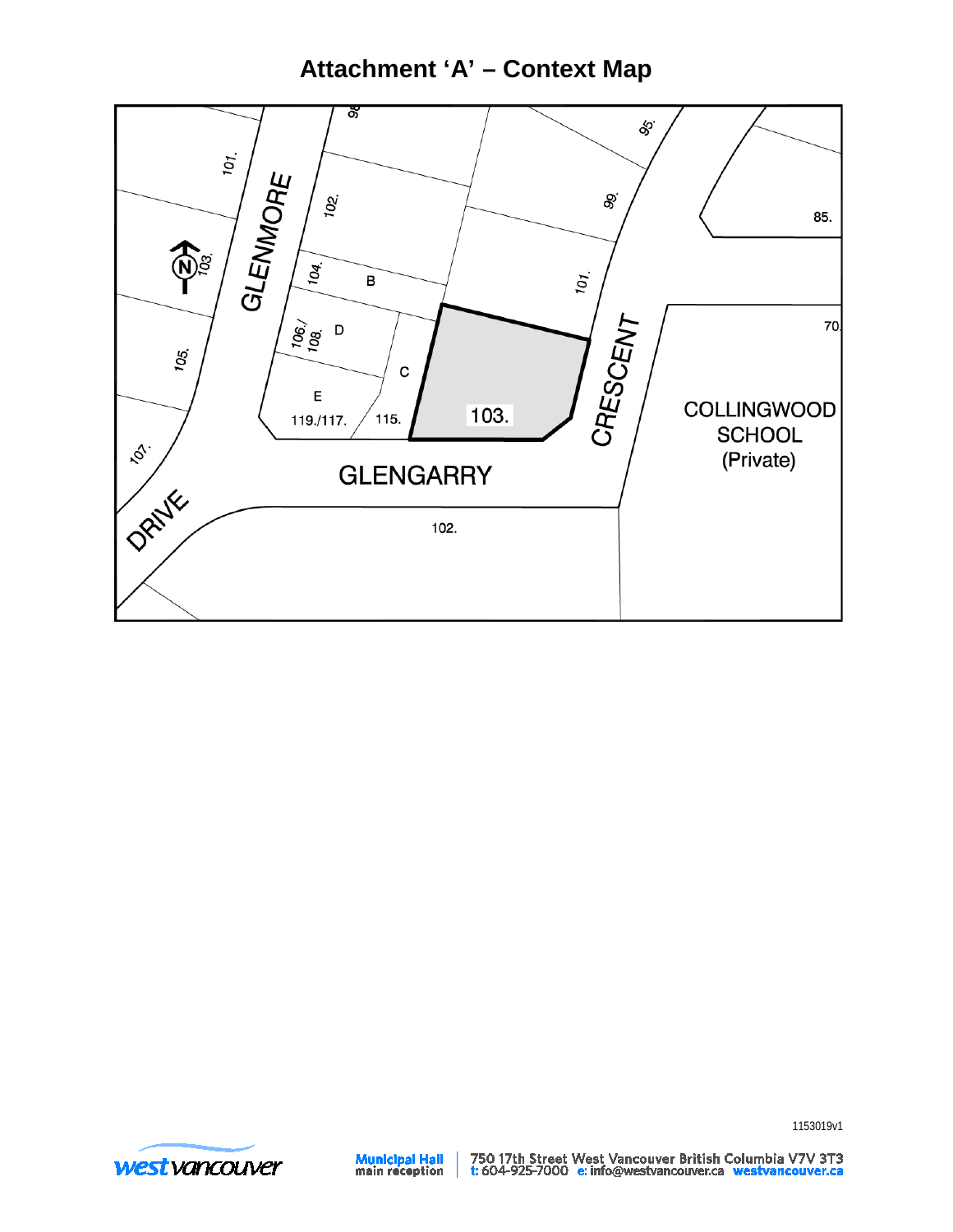# **Attachment 'B' – Project Profile**

*at September 2016*

| Project:                                     | <b>Glengarry Duplex</b>                              |
|----------------------------------------------|------------------------------------------------------|
| <b>Application:</b>                          | DPX 15-055                                           |
| <b>Applicant:</b>                            | Tina Imam                                            |
| <b>Architect:</b>                            | Abdallah Jamal (Relative Form Architecture Studio)   |
| Address:                                     | 103 & 105 Glengarry Crescent                         |
| <b>Legal Description:</b>                    | Lot 15 Block 3 of Block C District Lot 603 Plan 9152 |
| PID:                                         | 009-732-616                                          |
| <b>OCP Policy:</b>                           | BF-B11 Duplex Areas                                  |
| Zoning:                                      | R <sub>D</sub> 1                                     |
| <b>Community Heritage</b><br><b>Register</b> | No.                                                  |
| <b>Previously Before Council:</b>            | Not previously before Council                        |
| Summary:                                     | Duplex Development Permit (Exemption)                |

Site Area: 558.2 sq m (6,008.4 sq ft)

|                          | <b>BYLAW RD1</b> | PROPOSED <sup>1</sup> | <b>COMMENTS</b>            |
|--------------------------|------------------|-----------------------|----------------------------|
| <b>Lot Width</b>         | 14.3 m           | 17.63 m               | Complies                   |
| <b>Floor Area</b>        |                  | 2,837.6 sq ft*        | Complies                   |
| <b>Floor Area Ratio</b>  | 0.50             | 0.47                  | Complies                   |
| <b>Site Coverage</b>     | 40%              | 30%                   | Complies                   |
| <b>Setbacks</b>          |                  |                       |                            |
| Front Yard (south        | 7.6 <sub>m</sub> | 7.6 <sub>m</sub>      | Complies                   |
| & east)                  |                  |                       |                            |
| (Glengarry Cres)         |                  |                       |                            |
| <b>Rear Yard</b>         | n/a              | n/a                   | <b>Continuous Frontage</b> |
| Side Yard (north)        | $1.52 \text{ m}$ | 2.0 <sub>m</sub>      | Complies                   |
| Side Yard (west)         | 1.52 m           | 1.52 m                | Complies                   |
| Combined                 | $3.52 \; m$      | $3.52 \; m$           | Complies                   |
| <b>Building Height</b>   | 7.62 m           | 6.89 m                | Complies                   |
| <b>Highest Bldg Face</b> | 6.7 <sub>m</sub> | 6.7 <sub>m</sub>      | Complies                   |
| No. of Storeys           | $2 + b$ smt      | $2 + b$ smt           | Complies                   |
| <b>Parking</b>           | per unit         | 2 (enclosed)          | Complies                   |
| Secondary Suite:         | Permitted        | Not proposed          |                            |
| Min. Suite Size          | $20$ sq m        | n/a                   |                            |
| Max. Suite Size          | 90 sq m or 40%   | n/a                   |                            |

*\*plus basements & exempted areas*

<span id="page-3-0"></span> $\mathbf{1}$ 

Source: Information provided by applicant